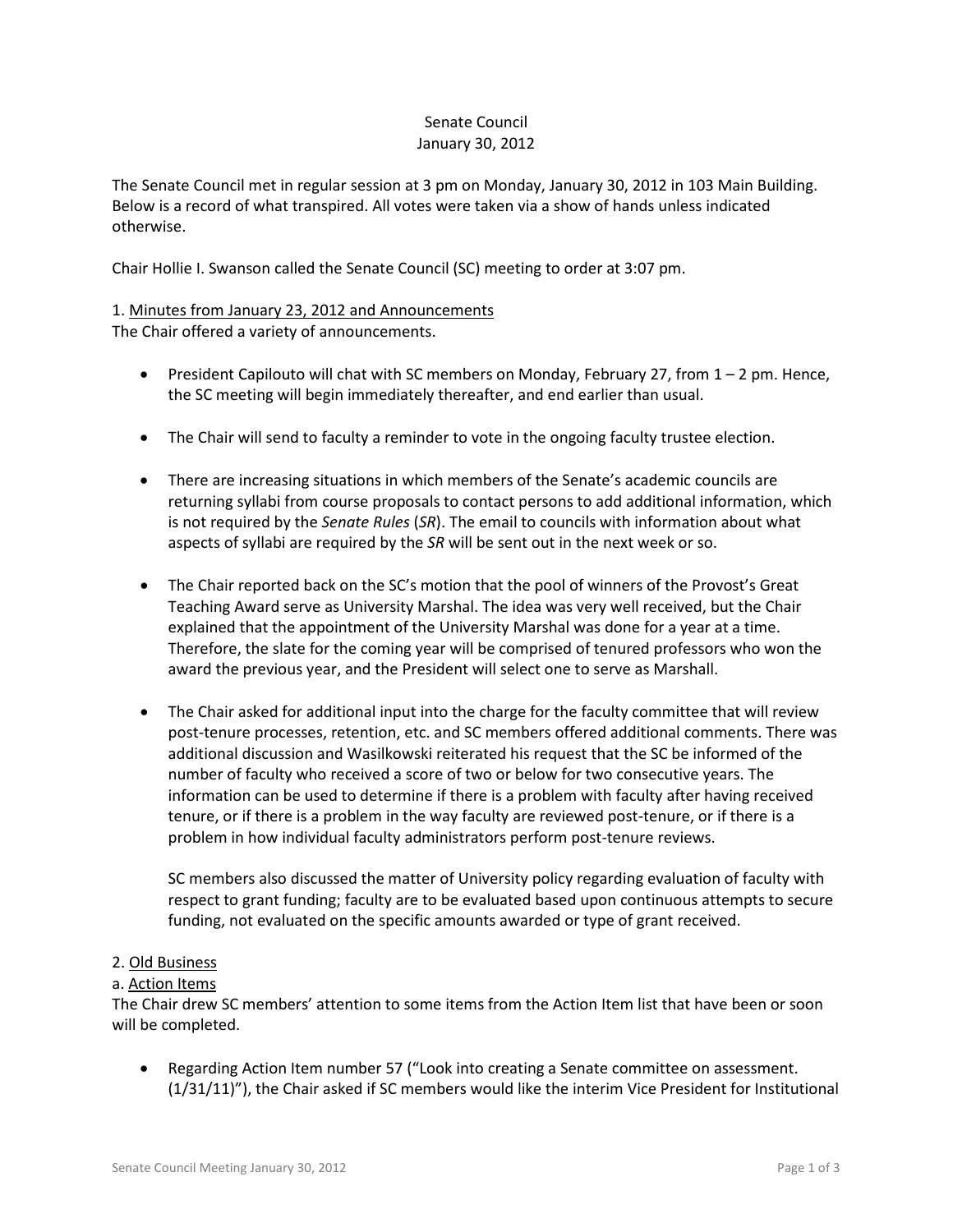Research, Planning and Effectiveness to share information about the new program assessment committee. SC members indicated that this was acceptable.

- Regarding Action Item number 66 ("Invite Associate Provost for Undergrad Ed to offer "State of Undergraduate Education" address to Senate. (2/21/11)") the Chair explained that such a presentation, as well as a presentation on undergraduate research, is on a Senate agenda in the spring semester.
- Regarding Action Item number 67 ("Invite Associate Provost for Academic Affairs to share information and talk about distance learning courses. (2/21/2011)"), the Chair said that the SC's ad hoc Committee on Best Practices for Distance Learning (BPDL) will undertake this issue.

The Chair reported that the BPDL met for the first time the previous week and would like to expand their efforts beyond purely policy issues. McCormick shared feedback she received that some of the members were just thrilled with the meeting's discussion.

4. Excused Illness Absences - Kristen Goble Brown, University Health Service Clinical Administrator Guest Kristen Goble Brown explained that University Health Service (UHS) was experiencing problems related to *Senate Rules 5.2.4.2* ("Excused Absences"), which gives faculty the right to request appropriate documentation for an absence related to illness. According to Goble, students were tying up appointments needed for sick students just so they can get a "blue slip." The slip of paper, though, only documents that a student was seen at UHS, not that a student was too ill to attend class. The only circumstance under which medical information is written on the slip is if the student is restricted from certain activities.

SC members had a variety of reactions to the matter, ranging from questions regarding why UHS cannot include a diagnosis on the "blue slip," to suggesting that faculty need to be better informed about what UHS actually provides and under what circumstances, to opining that the excused absence policy should be removed altogether. It was a lengthy discussion. Goble participated in the discussion with SC members. She explained further that a health care provider is unable to make a judgment call as to whether someone with a cold or pink eye should or should not be in class. In addition, there is a potential HIPAA (Health Insurance Portability and Accountability Act) violation if a professor requires a student to provide specific personal medical information in order to receive an excused absence. Those present continued the discussion.

In response to other comments, Debski noted that make-up exams for students do not have to be given individually, but rather can be done at one time for all students. There were other comments about better educating faculty as to what can reasonably be requested from a student who claims they were absent, etc. due to illness. Grossman suggested that Legal Counsel be asked if a faculty member was violating a student's health privacy by requesting a specific diagnosis for an excused absence.

Eventually, the Chair commented that the discussion did not seem to be progressing. She said she would follow up with Legal Counsel, and perhaps the Ombud. She suggested that she and Goble discuss the issue again in the near future.

# 5. Update on Honors Program - Associate Provost for Undergraduate Education Mike Mullen